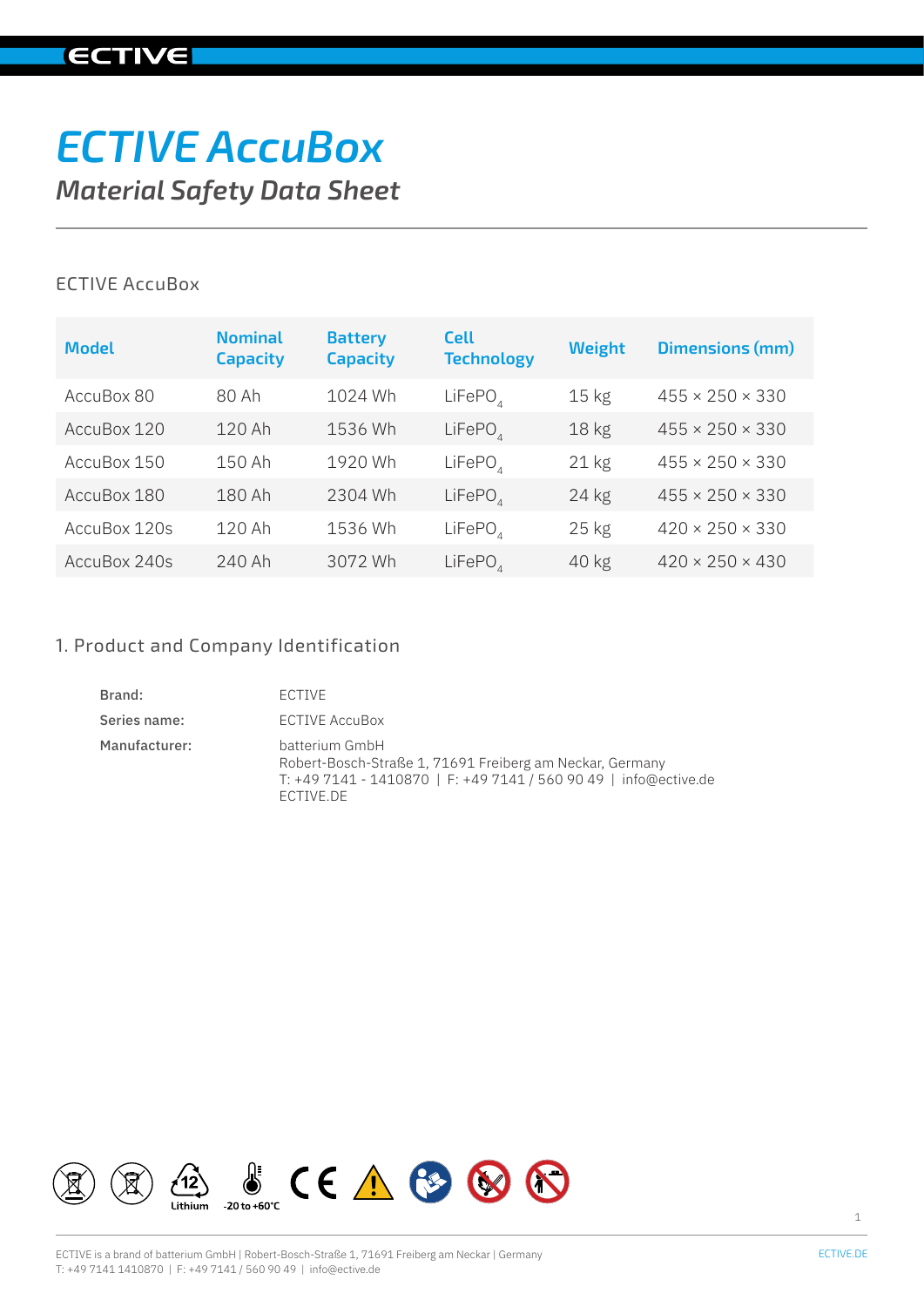## 2. Chemical Composition

AccuBox 80, AccuBox 120, AccuBox 150, AccuBox 180

| <b>Chemical Composition</b>                | CAS No.*        | <b>Percentage of weight</b> |
|--------------------------------------------|-----------------|-----------------------------|
| Ethylene carbonate                         | $96 - 94 - 1$   | 3.6%                        |
| Dimethyl carbonate                         | 616-38-6        | 3.65 %                      |
| Graphite                                   | 7782-42-5       | 5.84 %                      |
| Copper                                     | 7440-50-8       | 14.6 %                      |
| Nickel                                     | $7440 - 02 - 0$ | 2.20%                       |
| Aluminium foil                             | 7429-90-5       | 3.60 %                      |
| Lithium hexafluorophosphate                | 21324-40-3      | 11.0 %                      |
| Lithium metal                              | 7439-93-2       | 2.20 %                      |
| Polyvinylidene Fluoride (PVDF)             | 24937-79-9      | 4.40 %                      |
| Iron lithium phosphate                     | 15365-14-7      | 30.0%                       |
| Acrylonitrile-butadiene-styrene terpolymer | 9003-56-9       | 17.6 %                      |
| Polypropylene                              | 9003-07-0       | 0.26%                       |
| Polyvinyl chloride                         | 9002-86-2       | 1.00 %                      |

#### AccuBox 80, AccuBox 120, AccuBox 150, AccuBox 180

| <b>Chemical Composition</b> | CAS No.*                 | $EC$ No. $*$ | <b>Percentage of weight</b> |
|-----------------------------|--------------------------|--------------|-----------------------------|
| LiFePo <sub>A</sub>         | 15365-14-7               |              | 25 to 30 %                  |
| $L$ i $PF6$                 | 21324-40-3               | 244-334-7    | 15 to 22 %                  |
| Aluminium                   | 7429-90-5                | 231-072-3    | 5 to 8 %                    |
| Copper                      | 7440-50-8                | 231-159-6    | 10 to 15 %                  |
| Graphite                    | 7782-42-5                | 231-955-3    | 8 to 12 %                   |
| High molecular polymer      | $\overline{\phantom{a}}$ |              | 3 to 5 %                    |
| Nickel                      | 7440-02-0                | 231-853-9    | $0.5$ to $1\%$              |
| Iron                        | 7439-89-6                | 231-096-4    | 22 to 30 %                  |

\* CAS No. = Chemical Abstract Service Registry Number.

EC No. = European Inventory of Existing Commercial Chemical Substances. Labeling according to EC directives. No symbols and risk phrases are required.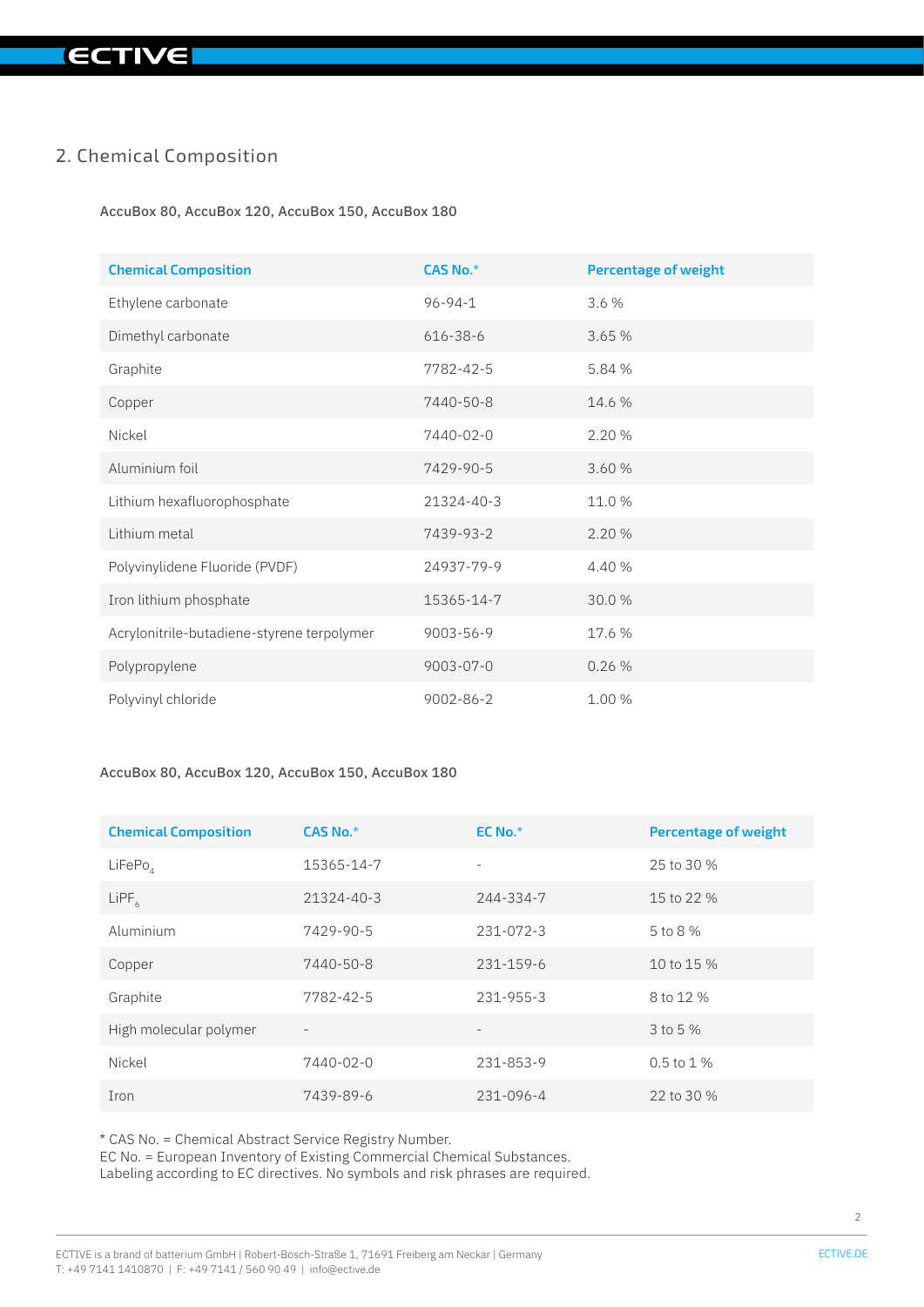## IV

## 3. Hazards Summary

| Danger type:                                         | Not dangerous under normal conditions. Do not dismantle, open or damage the battery.<br>Exposure to the battery's contents may be harmful.     |
|------------------------------------------------------|------------------------------------------------------------------------------------------------------------------------------------------------|
| Appearance, odor:                                    | Solid object, odorless.                                                                                                                        |
| Routes of exposure:                                  | 1. Eyes and Skin: In case of leakage, the electrolyte solution contained in the battery may<br>irritate ocular tissues and skin.               |
|                                                      | 2. Inhalation: Respiratory irritation may occur if fumes are released due heat or a leakage.                                                   |
|                                                      | 3. Ingestion: In case of ingestion, the battery's contents cause serious chemical burns of the<br>mouth, esophagus and gastrointestinal tract. |
| <b>Potential health effects:</b>                     | Exposure the contained electrolyte of a ruptured or leaking battery can cause:                                                                 |
|                                                      | 1. Inhalation: Burns and irritation of the respiratory system, coughing, wheezing, and<br>shortness of breath.                                 |
|                                                      | 2. Eyes: Redness, tearing, burns. The electrolyte is corrosive to all ocular tissues.                                                          |
|                                                      | 3. Skin: The electrolyte is corrosive and causes skin irritation and burns.                                                                    |
|                                                      | 4. Ingestion: The electrolyte solution causes tissue damage to throat and<br>gastrointestinal tract.                                           |
| <b>Explosion danger:</b>                             | The battery may be explosive at high temperature (above $150^{\circ}$ C) or when exposed to fire.                                              |
| <b>Environmental harm:</b>                           | Not applicable under normal conditions of use.                                                                                                 |
| <b>Medical conditions</b><br>aggravated by exposure: | Not applicable.                                                                                                                                |
| Reported as carcinogen:                              | Not applicable.                                                                                                                                |

## 4. First Aid Measures

Skin contact: If the battery is leaking and the contained material contacts the skin, wash the affected area with copious amounts of clear water and soap. Wash clothing and shoes before reuse. In case of continued irritation, consult a physician.

Eye contact: If the battery is leaking and the contained material comes into contact with eyes, flush with copious amounts of clear water or a neutral saline solution for at least 30 minutes. Take care not to rinse contaminated water into the unaffected eye or onto the face. Seek medical attention at once.

Inhalation: Seek fresh air. In case of breathing difficulties, consult a physician.

Ingestion: If the battery is leaking and the contained material is ingested, rinse mouth and surrounding area with clear water at once. Do not induce vomiting. Consult a physician immediately for treatment.

## 5. Fire Fighting Measures

Unusual Fire and Explosion Hazards: Battery may rupture when subjected to excessive heat, exposing flammable battery contents.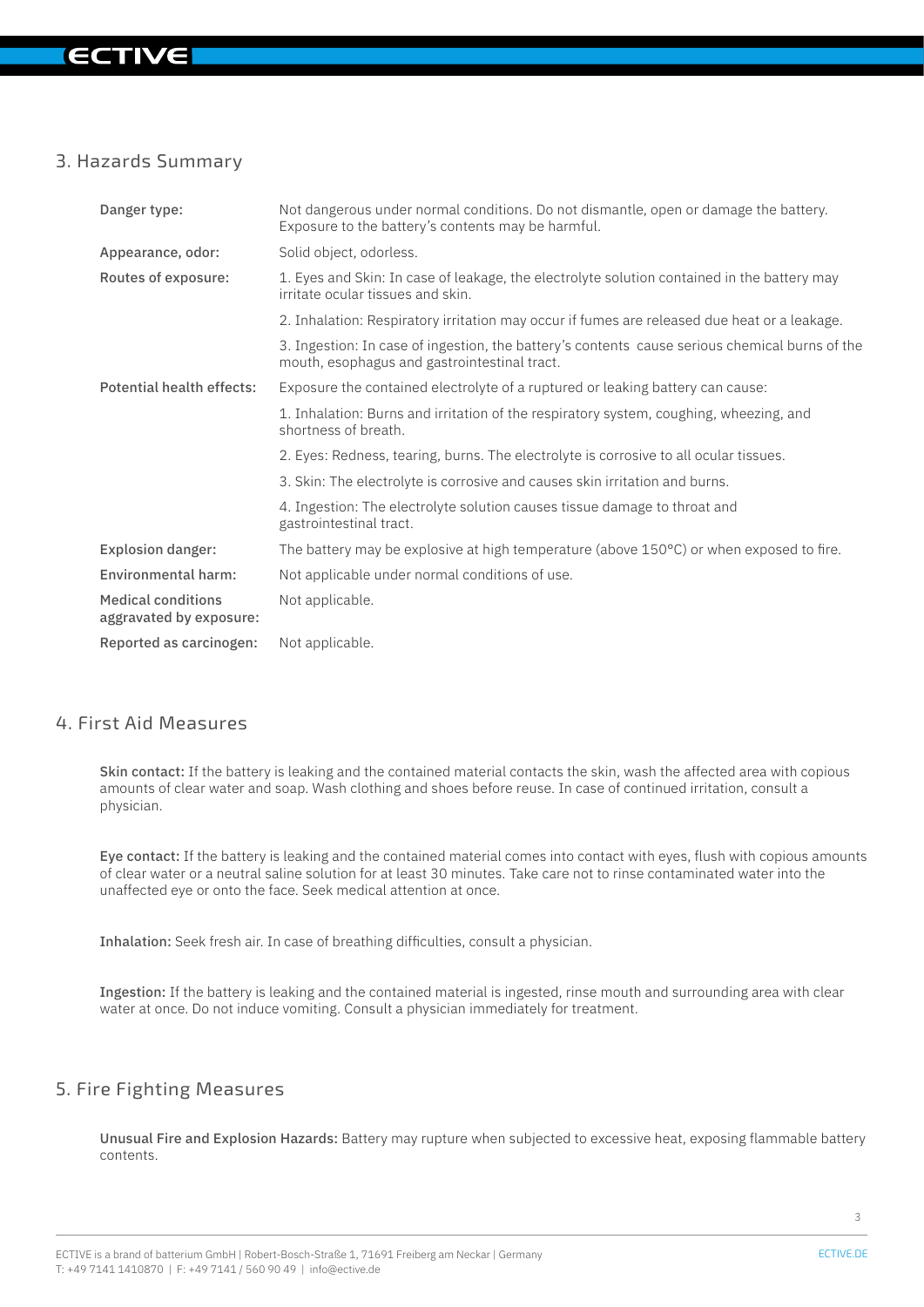Hazardous Combustion Products: Carbon monoxide, carbon dioxide, lithium oxide fumes.

Suitable Extinguishing Agents: Dry powder, CO<sub>2</sub>

Explosion Data: Strong mechanical impacts may result in battery rupture.

Fire Fighting Procedures: Use a positive pressure self-contained breathing apparatus if batteries are involved in a fire. Full protective clothing is necessary. When water is used as an extinguishing agent, hydrogen gas may develop, which may form an explosive gas mixture. During the application of water, caution is advised as burning pieces of flammable particles may be emitted from the fire.

NFPA: Health: 0, Flammability: 0, Instability: 0

#### 6. Accidental Release Measures

In the event of a battery rupture or leakage, provide maximum ventilation to dissipate fumes and hazardous gases. Contain the spilled materials with dry sand or earth. Collect all the released materials that are not hot or burning in an appropriate waste disposal container while wearing proper protective clothing. Place in an approved container and dispose in accordance with the local regulations. Avoid contact with skin and eyes as well as the inhalation of vapors.

Do not allow battery contents to enter sewage systems, ground water or water courses. In case of seepage into water courses or sewage system, inform the respective authorities.

Restrict access to affected area until completion of clean-up. Wear adequate personal protective equipment.

## 7. Handling and Storage

#### Handling:

- 1. These batteries are designed to be recharged. However, improper charging may cause a battery to ignite. When charging the battery, use dedicated chargers and follow the specified instructions.
- 2. Never disassemble, open, damage or otherwise modify a battery.
- 3. Do not immerse a battery in water.
- 4. Should a battery unintentionally be damaged, thus releasing its contents, rubber gloves must be used to handle all battery components. Avoid the inhalation of any vapors that may be emitted.
- 5. Short-circuiting a battery causes heating. In addition, a short circuit reduces the life of the battery and can lead to ignition of surrounding materials. Physical contact with to short-circuited battery can cause skin burns.
- 6. Avoid reversing the battery polarity. This can damage the battery or cause it to ignite.
- 7. In the event of skin or eye exposure to the electrolyte, refer to Section 4, "First Aid Measures".
- 8. Ensure good ventilation at the workplace and prevent the formation of dust.

#### Storage:

- 1. Batteries should be separated from other materials and stored in a noncombustible, well ventilated, sprinklerprotected structure with sufficient clearance between walls and battery stacks. Do not place batteries near heating equipment, nor expose to direct sunlight for long periods.
- 2. Eliminate any risk of accidental short circuits due to metal objects during storage.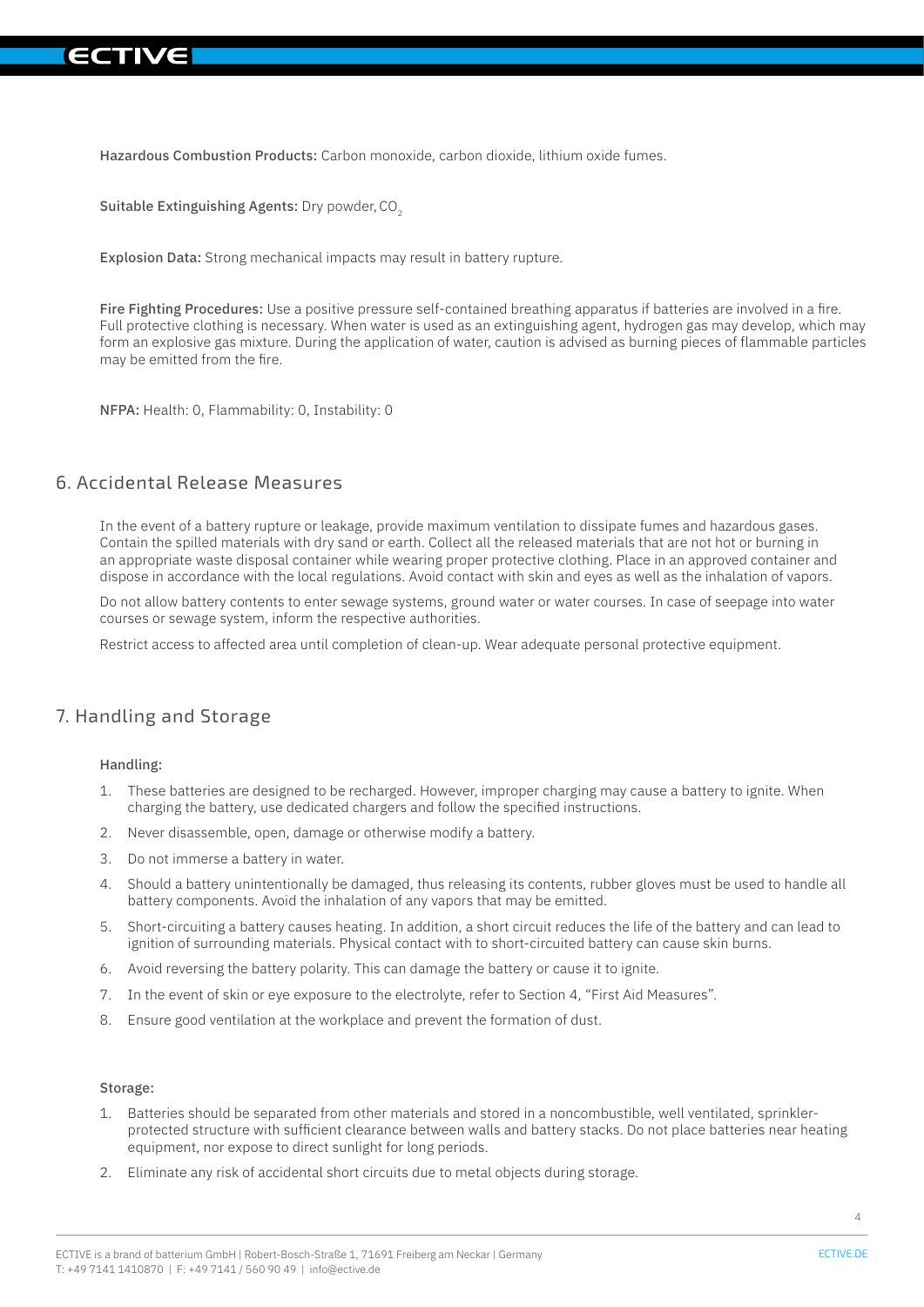- 3. Store the batteries at temperatures between 0°C and 35°C for longer periods(-10°C and 40°C when storing less than 3 months). Store batteries in a dry and ventilated area that is subject to little temperature change. Elevated temperatures can result in reduced battery cycle life.
- 4. Keep batteries in the original packaging until use. Keep them protected from physical damage.
- 5. When storing the AccuBox for an extended period of time, it is recommended to recharge it regularly.
- 6. Keep out of reach of children.

#### Precautions:

Batteries may explode or cause burns if disassembled, crushed or exposed to fire or high temperatures. Avoid short circuits and reversed polarity.

## 8. Exposure Controls/Personal Protection

#### Engineering Controls:

Keep away from heat and open fire. Store in a cool, dry place. Use local exhaust ventilation or other means to control sources of dust, mist, fumes and vapor.

#### Respiratory Protection:

Not necessary under conditions of normal use. If a battery is burning, avoid inhalation of generated gases and fumes. During fire fighting, self-contained breathing, full-face respiratory equipment should be used. Fires must be fought only from safe fire fighting distance. Evacuate all persons from the area of fire immediately.

#### Eye Protection:

Not necessary under conditions of normal use. Use safety glasses with side shields if handling a leaking or ruptured battery.

#### Body Protection:

Not necessary under conditions of normal use. Use a rubber apron when handling a leaking or ruptured battery.

#### Protective Gloves:

Not necessary under conditions of normal use. Use chemical resistant rubber gloves when handling a leaking or ruptured battery.

#### Others:

Use good chemical hygiene practice. Wash hands thoroughly after cleaning-up a battery spill caused by leaking battery. Do not eat, drink, or smoke in the battery storage area. Have a safety shower and eye rinsing fountain readily available at your work area.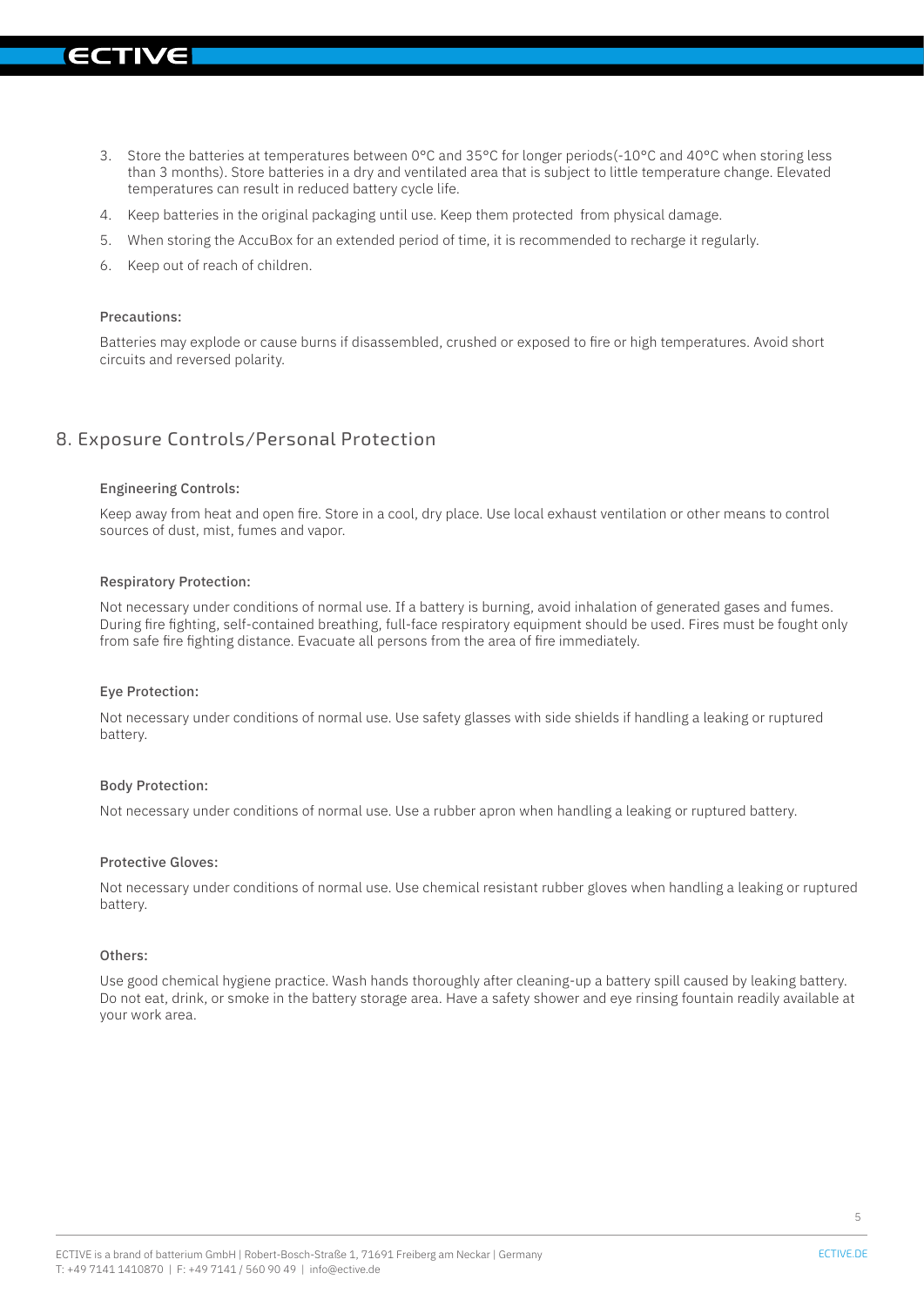## 9. Physical and Chemical Properties

| State:                     | Solid           |
|----------------------------|-----------------|
| Odour:                     | Odourless       |
| pH:                        | N/A             |
| Melting/freezing point:    | N/A             |
| Boiling point / range:     | N/A             |
| Flash point:               | N/A             |
| Upper/lower flammability:  | N/A             |
| Vapor pressure:            | N/A             |
| Vapor density:             | N/A             |
| Relative density:          | N/A             |
| Solubility in water:       | Insoluble       |
| Auto-ignition temperature: | $130^{\circ}$ C |
| Decomposition temperature: | N/A             |
| Odour threshhold:          | N/A             |
| Evaporation rate:          | N/A             |
| Flammability:              | N/A             |
| Viscosity:                 | N/A             |

## 10. Stability and Reactivity

| Stability:                        | Stable under normal conditions.                                                                                                    |
|-----------------------------------|------------------------------------------------------------------------------------------------------------------------------------|
| Conditions to avoid:              | Do not heat, throw into fire, disassemble, short circuit, immerse in<br>water or overcharge. Protect from sparks, flames and heat. |
| Incompatibilities:                | Avoid exposure to heat, open flames, corrosives, oxidizing agents, acids, bases.                                                   |
| Hazardous decomposition products: | The battery may release irritative gas upon electrolyte leakage. Carbon<br>monoxide, carbon dioxide, lithium oxide fumes.          |

## 11. Toxicological Information

The battery does not elicit toxicological properties during routine handling and use. If the battery is opened through misuse or damage, discard immediately. The internal components of battery cells cause irritations.

| Irritancy:             | The electrolytes contained in this battery can irritate eyes upon any contact. Prolonged<br>contact with the skin or mucous membranes may cause irritation. |
|------------------------|-------------------------------------------------------------------------------------------------------------------------------------------------------------|
| Sensitization:         | No information is available.                                                                                                                                |
| Neurological effects:  | No information is available.                                                                                                                                |
| Teratogenicity:        | No information is available.                                                                                                                                |
| Synergistic toxicity:  | No information is available.                                                                                                                                |
| Mutagenicity:          | No information is available.                                                                                                                                |
| Reproductive toxicity: | No information is available.                                                                                                                                |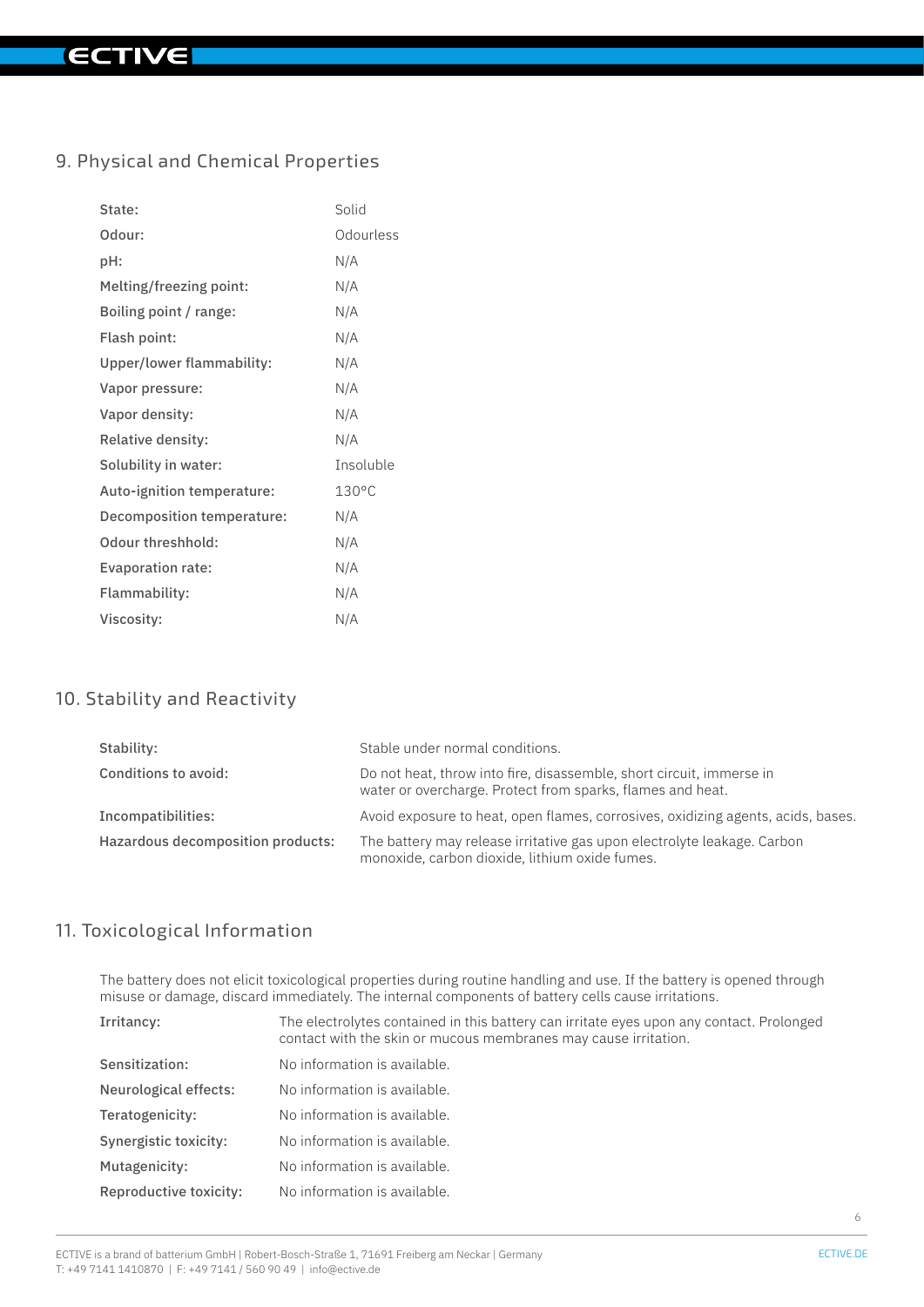## 12. Ecological Information

Water hazard class 1 (self-assessment): slightly hazardous for water. Do not allow undiluted product or large quantities of it to enter ground water, water courses or sewage systems.

| Ecological toxicity:           | N/A |
|--------------------------------|-----|
| Mobility in soil:              | N/A |
| Persistence and degradability: | N/A |
| Bioaccumulation potential:     | N/A |
| Other adverse effects:         | N/A |

### 13. Disposal Considerations

- 1. Disposal of the battery should be performed by authorized, professional disposal firms knowledgeable in Federal, State or Local requirements of hazardous waste treatment and hazardous waste transportation.
- 2. The battery should be completely discharged prior to disposal and/or the terminals taped or capped to prevent short circuits. When completely discharged, the battery is not considered hazardous.
- 3. The battery contains recyclable materials. Recycling options available in your local area should be considered when disposing of this product, through licensed waste carrier.

## 14. Transport Information

The ECTIVE AccuBox has passed the UN 38.3 test and is classified as dangerous goods and complies with the UN Recommendations on the Transport of Dangerous Goods; IATA Dangerous Good Regulations, and applicable U.S. DOT Regulations for the safe transport of portable Lithium power stations.

The AccuBoxis transported according to the New Packing Instruction PI965 Section IA of IATA DGR 60th edition.

Each package must be labeled with a Hazard Class 9 label.

With regard to transport, the following regulations are cited and considered:

- International Civil Aviation Organization (ICAO) Technical Instructions
- International Air Transport Association (IATA) Dangerous Goods Regulations
- International Maritime Dangerous Goods (IMDG) Code
- US Hazardous Materials Regulation (HMR) persuant to a final rule issued by RSPA
- The Office of Hazardous Materials Safety within the US Department of Transportation (DOT)
- Research and Special Programs Admisitration (RSPA)

| UN number:                    | 3480.3481                                                                                |
|-------------------------------|------------------------------------------------------------------------------------------|
|                               | UN Proper shipping name: LITHIUM ION BATTERIES (including lithium ion polymer batteries) |
| Transport hazard class(es): 9 |                                                                                          |
| Packing group:                |                                                                                          |
| Marine pollutant:             | Nο                                                                                       |